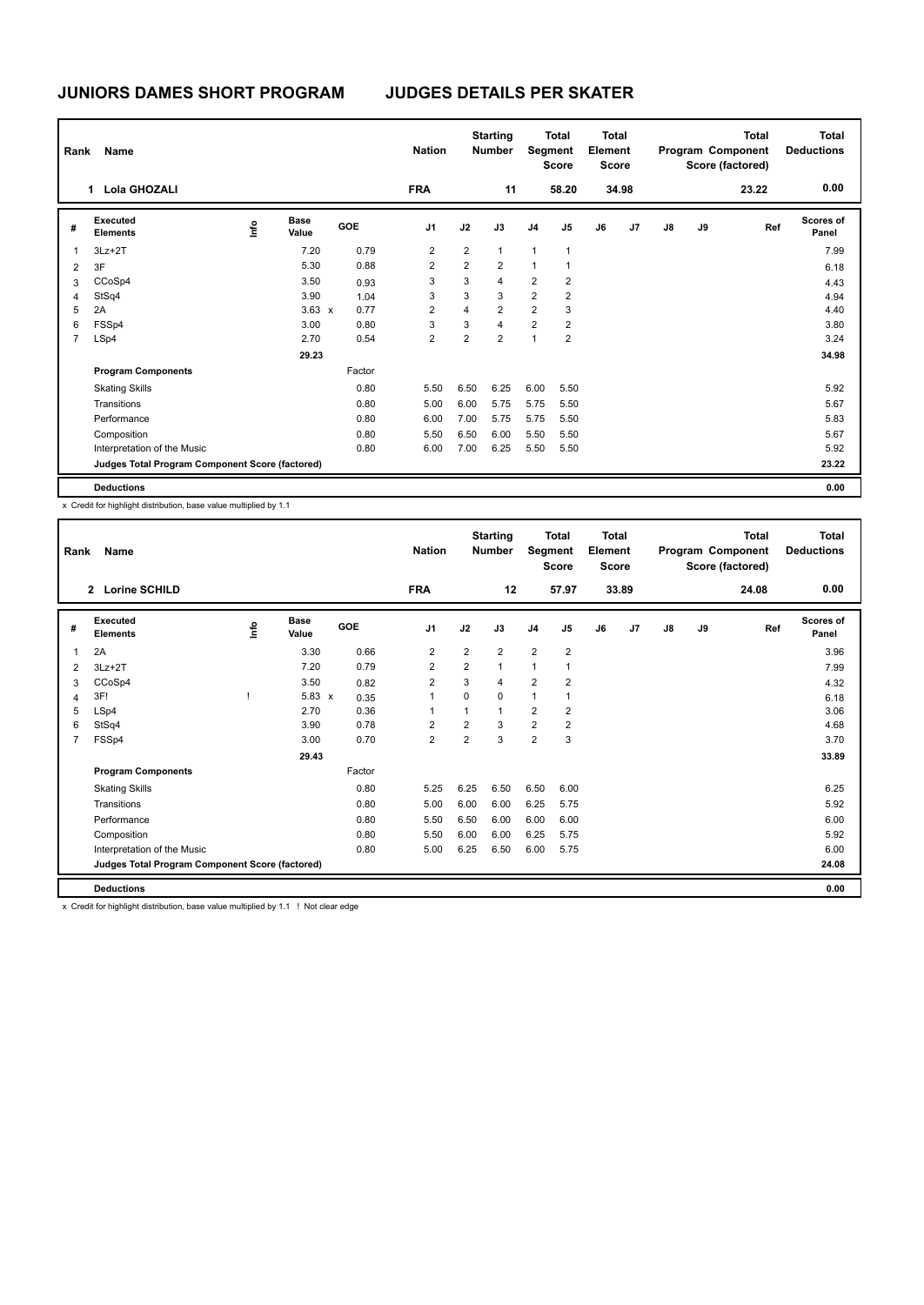| Rank           | Name                                            |      |                      |         | <b>Nation</b>  |                | <b>Starting</b><br><b>Number</b> |                | <b>Total</b><br>Segment<br><b>Score</b> | <b>Total</b><br>Element<br><b>Score</b> |                |    |    | <b>Total</b><br>Program Component<br>Score (factored) | <b>Total</b><br><b>Deductions</b> |
|----------------|-------------------------------------------------|------|----------------------|---------|----------------|----------------|----------------------------------|----------------|-----------------------------------------|-----------------------------------------|----------------|----|----|-------------------------------------------------------|-----------------------------------|
|                | <b>Eve DUBECQ</b><br>3                          |      |                      |         | <b>FRA</b>     |                | 10                               |                | 51.39                                   |                                         | 30.51          |    |    | 20.88                                                 | 0.00                              |
| #              | Executed<br><b>Elements</b>                     | ١nf٥ | <b>Base</b><br>Value | GOE     | J <sub>1</sub> | J2             | J3                               | J <sub>4</sub> | J <sub>5</sub>                          | J6                                      | J <sub>7</sub> | J8 | J9 | Ref                                                   | Scores of<br>Panel                |
| 1              | 3F                                              |      | 5.30                 | $-0.35$ | 0              | $-1$           | $-1$                             | $\pmb{0}$      | $-1$                                    |                                         |                |    |    |                                                       | 4.95                              |
| 2              | FSSp4                                           |      | 3.00                 | 0.60    | 1              | $\overline{2}$ | 3                                | $\mathbf{1}$   | 3                                       |                                         |                |    |    |                                                       | 3.60                              |
| 3              | $3Lo+2T$                                        |      | 6.20                 | 0.65    | $\overline{2}$ | $\mathbf{1}$   | $\overline{2}$                   | 1              | 1                                       |                                         |                |    |    |                                                       | 6.85                              |
| 4              | CCoSp4                                          |      | 3.50                 | 0.58    | 1              | $\overline{2}$ | 3                                | $\overline{1}$ | $\overline{2}$                          |                                         |                |    |    |                                                       | 4.08                              |
| 5              | StSq3                                           |      | 3.30                 | 0.33    | 0              | $\mathbf{1}$   | 3                                | 1              | 1                                       |                                         |                |    |    |                                                       | 3.63                              |
| 6              | 2A                                              |      | $3.63 \times$        | 0.44    | 1              | $\overline{2}$ | $\overline{2}$                   | 1              | 1                                       |                                         |                |    |    |                                                       | 4.07                              |
| $\overline{7}$ | LSp4                                            |      | 2.70                 | 0.63    | 3              | $\overline{2}$ | 3                                | $\overline{2}$ | $\overline{2}$                          |                                         |                |    |    |                                                       | 3.33                              |
|                |                                                 |      | 27.63                |         |                |                |                                  |                |                                         |                                         |                |    |    |                                                       | 30.51                             |
|                | <b>Program Components</b>                       |      |                      | Factor  |                |                |                                  |                |                                         |                                         |                |    |    |                                                       |                                   |
|                | <b>Skating Skills</b>                           |      |                      | 0.80    | 4.75           | 5.75           | 5.75                             | 5.50           | 4.75                                    |                                         |                |    |    |                                                       | 5.33                              |
|                | Transitions                                     |      |                      | 0.80    | 4.50           | 5.50           | 5.50                             | 5.00           | 5.00                                    |                                         |                |    |    |                                                       | 5.17                              |
|                | Performance                                     |      |                      | 0.80    | 4.50           | 5.75           | 5.50                             | 5.25           | 4.75                                    |                                         |                |    |    |                                                       | 5.17                              |
|                | Composition                                     |      |                      | 0.80    | 4.25           | 5.50           | 5.25                             | 5.25           | 5.00                                    |                                         |                |    |    |                                                       | 5.17                              |
|                | Interpretation of the Music                     |      |                      | 0.80    | 4.75           | 5.50           | 5.75                             | 5.25           | 5.00                                    |                                         |                |    |    |                                                       | 5.25                              |
|                | Judges Total Program Component Score (factored) |      |                      |         |                |                |                                  |                |                                         |                                         |                |    |    |                                                       | 20.88                             |
|                | <b>Deductions</b>                               |      |                      |         |                |                |                                  |                |                                         |                                         |                |    |    |                                                       | 0.00                              |

x Credit for highlight distribution, base value multiplied by 1.1

| Rank           | Name                                            |    |                      |            | <b>Nation</b>  |                | <b>Starting</b><br>Number | Segment        | <b>Total</b><br><b>Score</b> | <b>Total</b><br>Element<br><b>Score</b> |                |    |    | <b>Total</b><br>Program Component<br>Score (factored) | <b>Total</b><br><b>Deductions</b> |
|----------------|-------------------------------------------------|----|----------------------|------------|----------------|----------------|---------------------------|----------------|------------------------------|-----------------------------------------|----------------|----|----|-------------------------------------------------------|-----------------------------------|
|                | 4 Sophie SPRUNG                                 |    |                      |            | <b>FRA</b>     |                | 9                         |                | 46.43                        |                                         | 27.51          |    |    | 18.92                                                 | 0.00                              |
| #              | Executed<br><b>Elements</b>                     | ١m | <b>Base</b><br>Value | <b>GOE</b> | J <sub>1</sub> | J2             | J3                        | J <sub>4</sub> | J <sub>5</sub>               | J6                                      | J <sub>7</sub> | J8 | J9 | Ref                                                   | Scores of<br>Panel                |
| $\overline{1}$ | $3Lo+2T$                                        |    | 6.20                 | 0.33       | $\overline{1}$ | $\overline{2}$ | $\mathbf{1}$              | $\mathbf 0$    | $\pmb{0}$                    |                                         |                |    |    |                                                       | 6.53                              |
| $\overline{2}$ | 2F                                              |    | 1.80                 | 0.30       | $\overline{2}$ | 3              | $\overline{2}$            | $\mathbf{1}$   | $\overline{1}$               |                                         |                |    |    |                                                       | 2.10                              |
| 3              | FSSp4                                           |    | 3.00                 | 0.50       | $\overline{2}$ | 3              | $\overline{2}$            | 1              |                              |                                         |                |    |    |                                                       | 3.50                              |
| $\overline{4}$ | 2A                                              |    | $3.63 \times$        | 0.55       | $\Omega$       | 3              | $\overline{2}$            | $\overline{2}$ | 1                            |                                         |                |    |    |                                                       | 4.18                              |
| 5              | CCoSp4                                          |    | 3.50                 | 0.70       | $\overline{2}$ | $\overline{2}$ | 3                         | $\overline{2}$ | $\overline{2}$               |                                         |                |    |    |                                                       | 4.20                              |
| 6              | StSq3                                           |    | 3.30                 | 0.55       | $\overline{1}$ | 3              | $\overline{2}$            | $\overline{2}$ | 1                            |                                         |                |    |    |                                                       | 3.85                              |
| $\overline{7}$ | LSp4                                            |    | 2.70                 | 0.45       | $\overline{2}$ | $\overline{2}$ | $\overline{2}$            | $\overline{1}$ | $\overline{1}$               |                                         |                |    |    |                                                       | 3.15                              |
|                |                                                 |    | 24.13                |            |                |                |                           |                |                              |                                         |                |    |    |                                                       | 27.51                             |
|                | <b>Program Components</b>                       |    |                      | Factor     |                |                |                           |                |                              |                                         |                |    |    |                                                       |                                   |
|                | <b>Skating Skills</b>                           |    |                      | 0.80       | 4.25           | 5.50           | 5.00                      | 5.00           | 4.50                         |                                         |                |    |    |                                                       | 4.83                              |
|                | Transitions                                     |    |                      | 0.80       | 4.25           | 5.50           | 4.50                      | 5.00           | 4.75                         |                                         |                |    |    |                                                       | 4.75                              |
|                | Performance                                     |    |                      | 0.80       | 4.50           | 6.00           | 4.50                      | 4.50           | 4.75                         |                                         |                |    |    |                                                       | 4.58                              |
|                | Composition                                     |    |                      | 0.80       | 4.25           | 5.75           | 4.50                      | 5.00           | 4.50                         |                                         |                |    |    |                                                       | 4.67                              |
|                | Interpretation of the Music                     |    |                      | 0.80       | 4.50           | 6.00           | 5.25                      | 4.50           | 4.75                         |                                         |                |    |    |                                                       | 4.83                              |
|                | Judges Total Program Component Score (factored) |    |                      |            |                |                |                           |                |                              |                                         |                |    |    |                                                       | 18.92                             |
|                | <b>Deductions</b>                               |    |                      |            |                |                |                           |                |                              |                                         |                |    |    |                                                       | 0.00                              |

x Credit for highlight distribution, base value multiplied by 1.1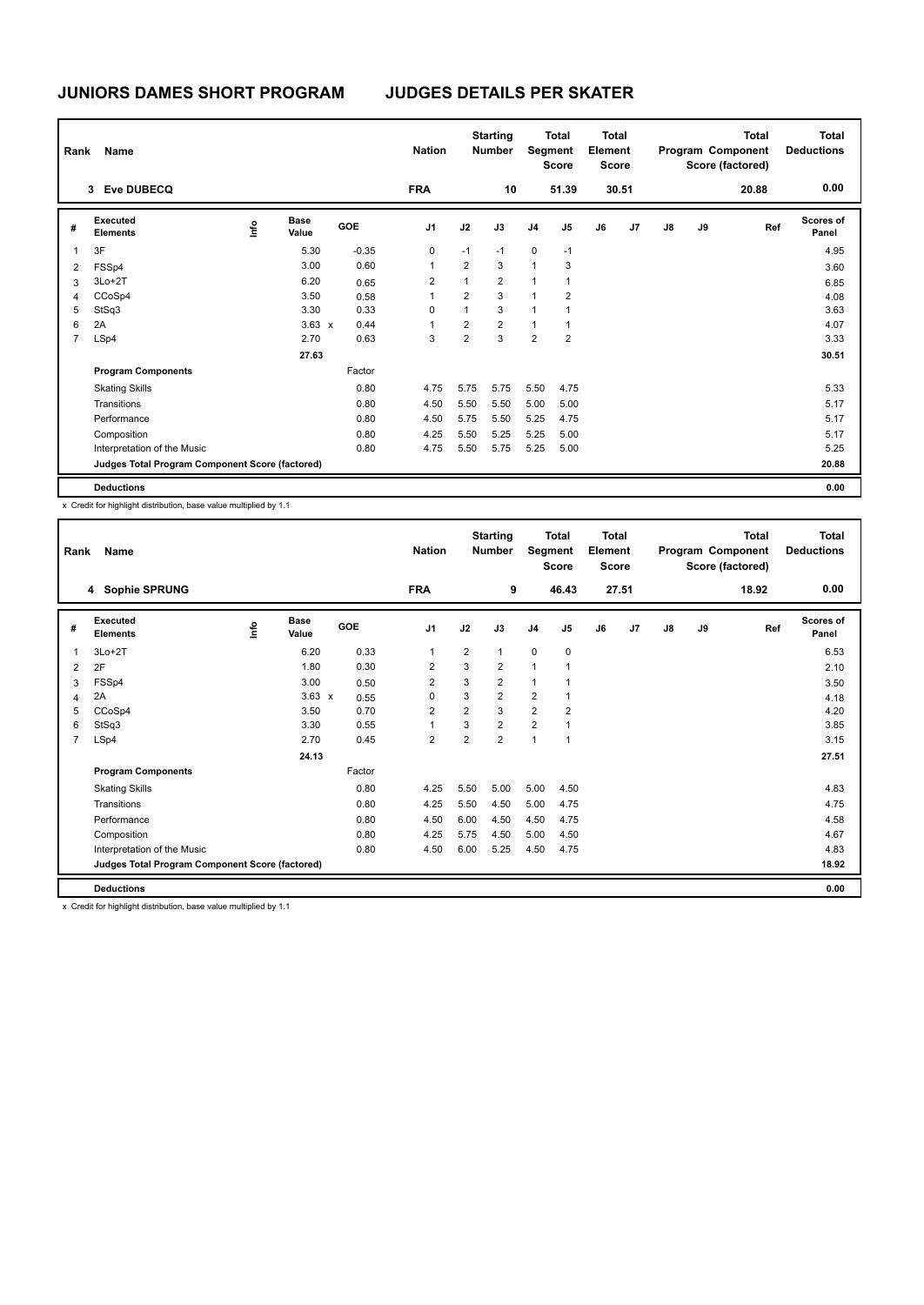| Rank           | Name                                            |      |                      |            | <b>Nation</b>  |                | <b>Starting</b><br><b>Number</b> | Segment        | <b>Total</b><br><b>Score</b> | <b>Total</b><br>Element<br><b>Score</b> |       |    |    | <b>Total</b><br>Program Component<br>Score (factored) | <b>Total</b><br><b>Deductions</b> |
|----------------|-------------------------------------------------|------|----------------------|------------|----------------|----------------|----------------------------------|----------------|------------------------------|-----------------------------------------|-------|----|----|-------------------------------------------------------|-----------------------------------|
|                | <b>Clemence MAYINDU</b><br>5                    |      |                      |            | <b>FRA</b>     |                | 8                                |                | 46.04                        |                                         | 25.98 |    |    | 20.06                                                 | 0.00                              |
| #              | Executed<br><b>Elements</b>                     | ١nfo | <b>Base</b><br>Value | <b>GOE</b> | J <sub>1</sub> | J2             | J3                               | J <sub>4</sub> | J <sub>5</sub>               | J6                                      | J7    | J8 | J9 | Ref                                                   | Scores of<br>Panel                |
| 1              | LSp4                                            |      | 2.70                 | 0.72       | $\overline{4}$ | 3              | $\overline{2}$                   | $\mathbf{1}$   | 3                            |                                         |       |    |    |                                                       | 3.42                              |
| 2              | $3T+2T$                                         |      | 5.50                 | 0.70       | $\overline{2}$ | $\overline{2}$ | $\overline{2}$                   | $\mathbf{1}$   | 1                            |                                         |       |    |    |                                                       | 6.20                              |
| 3              | 2F                                              |      | 1.80                 | 0.24       | 2              | $\overline{2}$ | $\mathbf{1}$                     | $\mathbf{1}$   | 1                            |                                         |       |    |    |                                                       | 2.04                              |
| $\overline{4}$ | 2A                                              |      | 3.30                 | 0.44       | $\overline{2}$ | 3              | $\mathbf{1}$                     | $\mathbf{1}$   | 0                            |                                         |       |    |    |                                                       | 3.74                              |
| 5              | CCoSp4                                          |      | 3.50                 | 0.93       | 3              | 3              | 2                                | $\overline{2}$ | 3                            |                                         |       |    |    |                                                       | 4.43                              |
| 6              | StSq2                                           |      | 2.60                 | 0.52       | $\overline{2}$ | 3              | $\overline{2}$                   | $\mathbf{1}$   | 2                            |                                         |       |    |    |                                                       | 3.12                              |
| 7              | FSSp3                                           |      | 2.60                 | 0.43       | 3              | $\overline{2}$ | $\overline{2}$                   | $\mathbf{1}$   | 0                            |                                         |       |    |    |                                                       | 3.03                              |
|                |                                                 |      | 22.00                |            |                |                |                                  |                |                              |                                         |       |    |    |                                                       | 25.98                             |
|                | <b>Program Components</b>                       |      |                      | Factor     |                |                |                                  |                |                              |                                         |       |    |    |                                                       |                                   |
|                | <b>Skating Skills</b>                           |      |                      | 0.80       | 5.25           | 6.00           | 5.00                             | 4.75           | 4.75                         |                                         |       |    |    |                                                       | 5.00                              |
|                | Transitions                                     |      |                      | 0.80       | 4.75           | 5.50           | 4.75                             | 4.50           | 4.75                         |                                         |       |    |    |                                                       | 4.75                              |
|                | Performance                                     |      |                      | 0.80       | 5.00           | 6.00           | 4.75                             | 5.00           | 5.25                         |                                         |       |    |    |                                                       | 5.08                              |
|                | Composition                                     |      |                      | 0.80       | 5.50           | 5.50           | 4.50                             | 4.75           | 4.75                         |                                         |       |    |    |                                                       | 5.00                              |
|                | Interpretation of the Music                     |      |                      | 0.80       | 5.50           | 6.00           | 5.25                             | 4.75           | 5.00                         |                                         |       |    |    |                                                       | 5.25                              |
|                | Judges Total Program Component Score (factored) |      |                      |            |                |                |                                  |                |                              |                                         |       |    |    |                                                       | 20.06                             |
|                | <b>Deductions</b>                               |      |                      |            |                |                |                                  |                |                              |                                         |       |    |    |                                                       | 0.00                              |

| Rank           | Name                                            |      |                      |        | <b>Nation</b>  |                | <b>Starting</b><br><b>Number</b> | Segment        | <b>Total</b><br><b>Score</b> | <b>Total</b><br>Element<br><b>Score</b> |       |    |    | <b>Total</b><br>Program Component<br>Score (factored) | <b>Total</b><br><b>Deductions</b> |
|----------------|-------------------------------------------------|------|----------------------|--------|----------------|----------------|----------------------------------|----------------|------------------------------|-----------------------------------------|-------|----|----|-------------------------------------------------------|-----------------------------------|
|                | Lisa DE FREITAS PERESTRELO<br>6                 |      |                      |        | <b>FRA</b>     |                | 6                                |                | 41.98                        |                                         | 23.52 |    |    | 18.46                                                 | 0.00                              |
| #              | Executed<br><b>Elements</b>                     | ١nf٥ | <b>Base</b><br>Value | GOE    | J <sub>1</sub> | J2             | J3                               | J <sub>4</sub> | J <sub>5</sub>               | J6                                      | J7    | J8 | J9 | Ref                                                   | <b>Scores of</b><br>Panel         |
| 1              | 2A                                              |      | 3.30                 | 0.33   | -1             | 0              | $\mathbf{1}$                     | $\mathbf{1}$   | $\mathbf{1}$                 |                                         |       |    |    |                                                       | 3.63                              |
| $\overline{2}$ | $2Lz+2T$                                        |      | 3.40                 | 0.07   | $\Omega$       | 1              | 1                                | $\Omega$       | $\mathbf 0$                  |                                         |       |    |    |                                                       | 3.47                              |
| 3              | FSSp4                                           |      | 3.00                 | 0.30   | -1             | $\mathbf{1}$   | 1                                | 1              | $-1$                         |                                         |       |    |    |                                                       | 3.30                              |
| 4              | StSq3                                           |      | 3.30                 | 0.33   |                |                | $\overline{2}$                   | 1              | 1                            |                                         |       |    |    |                                                       | 3.63                              |
| 5              | 2F                                              |      | 1.98 x               | 0.30   | $\overline{2}$ | $\overline{2}$ | $\overline{2}$                   | $\mathbf{1}$   |                              |                                         |       |    |    |                                                       | 2.28                              |
| 6              | CCoSp4                                          |      | 3.50                 | 0.47   | $\overline{2}$ | 1              | $\overline{1}$                   | $\mathbf 0$    | $\overline{2}$               |                                         |       |    |    |                                                       | 3.97                              |
| $\overline{7}$ | LSp4                                            |      | 2.70                 | 0.54   | $\overline{2}$ | $\overline{2}$ | $\overline{2}$                   | $\mathbf 0$    | $\overline{2}$               |                                         |       |    |    |                                                       | 3.24                              |
|                |                                                 |      | 21.18                |        |                |                |                                  |                |                              |                                         |       |    |    |                                                       | 23.52                             |
|                | <b>Program Components</b>                       |      |                      | Factor |                |                |                                  |                |                              |                                         |       |    |    |                                                       |                                   |
|                | <b>Skating Skills</b>                           |      |                      | 0.80   | 4.50           | 4.50           | 4.75                             | 4.25           | 4.00                         |                                         |       |    |    |                                                       | 4.42                              |
|                | Transitions                                     |      |                      | 0.80   | 4.50           | 4.75           | 4.75                             | 4.25           | 4.50                         |                                         |       |    |    |                                                       | 4.58                              |
|                | Performance                                     |      |                      | 0.80   | 5.00           | 4.50           | 5.00                             | 4.50           | 4.75                         |                                         |       |    |    |                                                       | 4.75                              |
|                | Composition                                     |      |                      | 0.80   | 4.50           | 4.50           | 4.50                             | 4.25           | 4.50                         |                                         |       |    |    |                                                       | 4.50                              |
|                | Interpretation of the Music                     |      |                      | 0.80   | 5.00           | 5.00           | 5.00                             | 4.50           | 4.50                         |                                         |       |    |    |                                                       | 4.83                              |
|                | Judges Total Program Component Score (factored) |      |                      |        |                |                |                                  |                |                              |                                         |       |    |    |                                                       | 18.46                             |
|                | <b>Deductions</b>                               |      |                      |        |                |                |                                  |                |                              |                                         |       |    |    |                                                       | 0.00                              |

x Credit for highlight distribution, base value multiplied by 1.1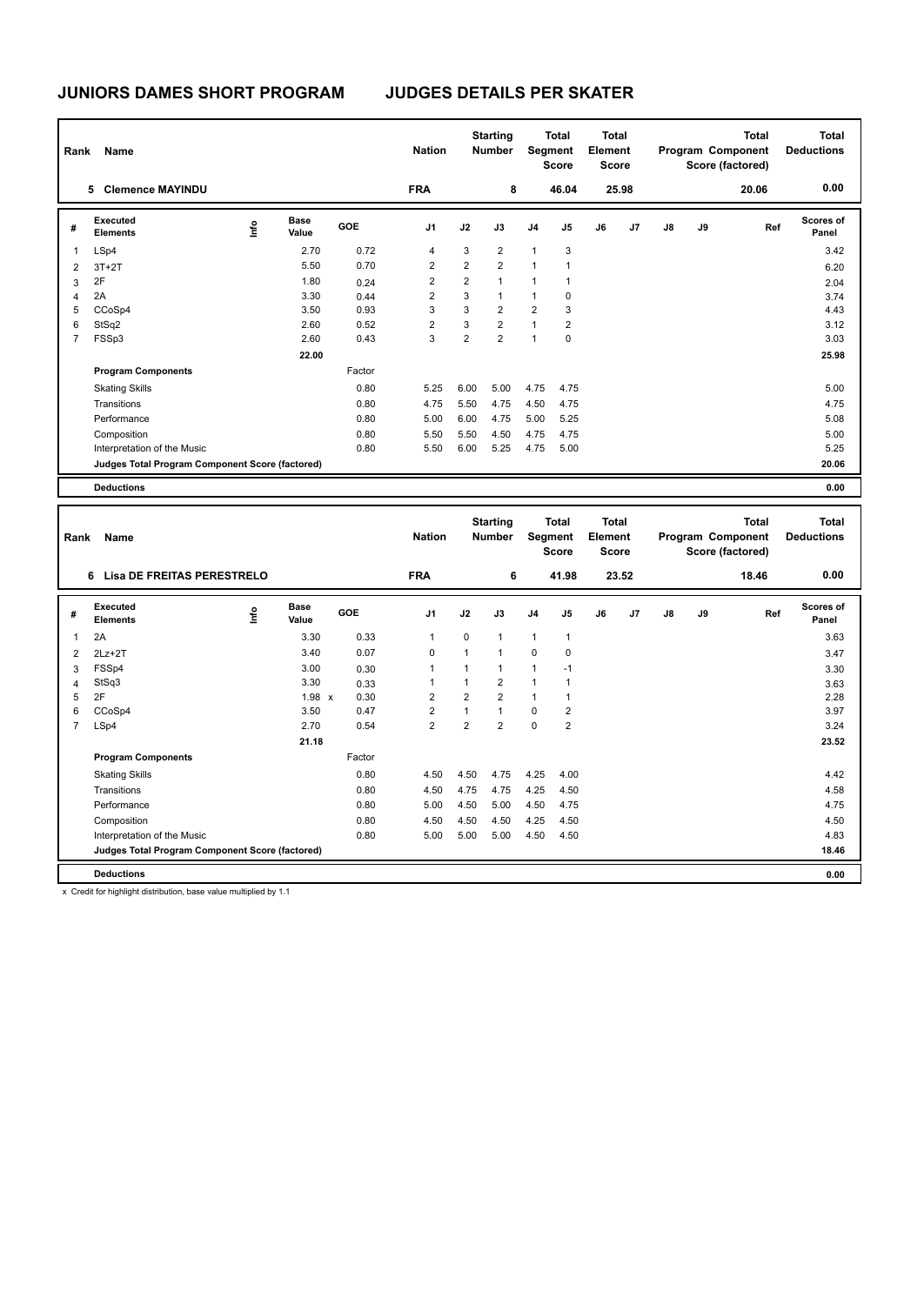| Rank           | Name                                            |                |                      |            | <b>Nation</b>  |                | <b>Starting</b><br><b>Number</b> |                | <b>Total</b><br>Segment<br><b>Score</b> | <b>Total</b><br>Element<br><b>Score</b> |       |    |    | Total<br>Program Component<br>Score (factored) | <b>Total</b><br><b>Deductions</b> |
|----------------|-------------------------------------------------|----------------|----------------------|------------|----------------|----------------|----------------------------------|----------------|-----------------------------------------|-----------------------------------------|-------|----|----|------------------------------------------------|-----------------------------------|
|                | 7 Zoe RIMET                                     |                |                      |            | <b>FRA</b>     |                | 5                                |                | 40.15                                   |                                         | 22.55 |    |    | 17.60                                          | 0.00                              |
| #              | Executed<br><b>Elements</b>                     | $\frac{6}{10}$ | <b>Base</b><br>Value | <b>GOE</b> | J <sub>1</sub> | J2             | J3                               | J <sub>4</sub> | J5                                      | J6                                      | J7    | J8 | J9 | Ref                                            | Scores of<br>Panel                |
| $\overline{1}$ | 2A                                              |                | 3.30                 | 0.33       | 1              | 2              | $\mathbf{1}$                     | $\mathbf{1}$   | $\mathbf 0$                             |                                         |       |    |    |                                                | 3.63                              |
| $\overline{2}$ | 2F                                              |                | 1.80                 | 0.24       | $\overline{2}$ | $\overline{2}$ | $\mathbf{1}$                     | $\overline{1}$ | $\overline{1}$                          |                                         |       |    |    |                                                | 2.04                              |
| 3              | FSSp4                                           |                | 3.00                 | 0.40       | $\overline{2}$ | $\mathbf{1}$   | $\overline{2}$                   | 1              | -1                                      |                                         |       |    |    |                                                | 3.40                              |
| 4              | StSq3                                           |                | 3.30                 | 0.44       | 1              | $\overline{2}$ | $\overline{2}$                   | 1              | 0                                       |                                         |       |    |    |                                                | 3.74                              |
| 5              | $2Lz+2T$                                        |                | $3.74 \times$        | 0.35       | 1              | $\overline{2}$ | $\overline{2}$                   | $\overline{2}$ | 1                                       |                                         |       |    |    |                                                | 4.09                              |
| 6              | CSp3                                            |                | 2.30                 | 0.08       | $\overline{2}$ | 0              | $\mathbf 0$                      | $\mathbf 0$    | $\overline{1}$                          |                                         |       |    |    |                                                | 2.38                              |
| 7              | CCoSp4                                          |                | 3.50                 | $-0.23$    | 0              | $-2$           | $-2$                             | $\mathbf 0$    | $\overline{1}$                          |                                         |       |    |    |                                                | 3.27                              |
|                |                                                 |                | 20.94                |            |                |                |                                  |                |                                         |                                         |       |    |    |                                                | 22.55                             |
|                | <b>Program Components</b>                       |                |                      | Factor     |                |                |                                  |                |                                         |                                         |       |    |    |                                                |                                   |
|                | <b>Skating Skills</b>                           |                |                      | 0.80       | 4.25           | 5.00           | 4.75                             | 4.25           | 4.50                                    |                                         |       |    |    |                                                | 4.50                              |
|                | Transitions                                     |                |                      | 0.80       | 4.25           | 4.50           | 4.25                             | 4.00           | 4.00                                    |                                         |       |    |    |                                                | 4.17                              |
|                | Performance                                     |                |                      | 0.80       | 4.50           | 5.00           | 4.50                             | 4.25           | 4.25                                    |                                         |       |    |    |                                                | 4.42                              |
|                | Composition                                     |                |                      | 0.80       | 4.50           | 4.50           | 4.25                             | 4.25           | 4.00                                    |                                         |       |    |    |                                                | 4.33                              |
|                | Interpretation of the Music                     |                |                      | 0.80       | 4.75           | 5.00           | 4.75                             | 4.25           | 4.00                                    |                                         |       |    |    |                                                | 4.58                              |
|                | Judges Total Program Component Score (factored) |                |                      |            |                |                |                                  |                |                                         |                                         |       |    |    |                                                | 17.60                             |
|                | <b>Deductions</b>                               |                |                      |            |                |                |                                  |                |                                         |                                         |       |    |    |                                                | 0.00                              |

x Credit for highlight distribution, base value multiplied by 1.1

| Rank           | Name<br><b>Faustine AMAT</b><br>8               |      |                      |            | <b>Nation</b>  |      | <b>Starting</b><br><b>Number</b> | Segment        | <b>Total</b><br><b>Score</b> | <b>Total</b><br>Element<br><b>Score</b> |       |               |    | <b>Total</b><br>Program Component<br>Score (factored) | <b>Total</b><br><b>Deductions</b> |
|----------------|-------------------------------------------------|------|----------------------|------------|----------------|------|----------------------------------|----------------|------------------------------|-----------------------------------------|-------|---------------|----|-------------------------------------------------------|-----------------------------------|
|                |                                                 |      |                      |            | <b>FRA</b>     |      | $\overline{7}$                   |                | 39.16                        |                                         | 21.08 |               |    | 18.08                                                 | 0.00                              |
| #              | Executed<br><b>Elements</b>                     | lnfo | <b>Base</b><br>Value | <b>GOE</b> | J <sub>1</sub> | J2   | J3                               | J <sub>4</sub> | J5                           | J6                                      | J7    | $\mathsf{J}8$ | J9 | Ref                                                   | Scores of<br>Panel                |
| $\overline{1}$ | 2A                                              |      | 3.30                 | 0.66       | $\overline{1}$ | 2    | 3                                | 2              | $\overline{2}$               |                                         |       |               |    |                                                       | 3.96                              |
| $\overline{2}$ | $3T+2T$                                         |      | 5.50                 | $-1.12$    | $-3$           | $-3$ | $-3$                             | $-2$           | $-2$                         |                                         |       |               |    |                                                       | 4.38                              |
| 3              | CS <sub>p2</sub>                                |      | 1.80                 | 0.18       | $\overline{1}$ | 3    | $\overline{2}$                   | $\mathbf 0$    | 0                            |                                         |       |               |    |                                                       | 1.98                              |
| 4              | 2F                                              |      | 1.80                 | 0.24       | $\overline{2}$ |      | $\overline{2}$                   | $\mathbf{1}$   |                              |                                         |       |               |    |                                                       | 2.04                              |
| 5              | CCoSp2                                          |      | 2.50                 | 0.42       | $\overline{2}$ |      | $\mathbf{1}$                     | $\overline{2}$ | $\overline{2}$               |                                         |       |               |    |                                                       | 2.92                              |
| 6              | StSq2                                           |      | 2.60                 | 0.43       | 1              | 3    | 3                                | $\mathbf{1}$   | 0                            |                                         |       |               |    |                                                       | 3.03                              |
| $\overline{7}$ | FSSp3                                           |      | 2.60                 | 0.17       | $\overline{1}$ | 1    | $\overline{2}$                   | $\mathbf 0$    | $-1$                         |                                         |       |               |    |                                                       | 2.77                              |
|                |                                                 |      | 20.10                |            |                |      |                                  |                |                              |                                         |       |               |    |                                                       | 21.08                             |
|                | <b>Program Components</b>                       |      |                      | Factor     |                |      |                                  |                |                              |                                         |       |               |    |                                                       |                                   |
|                | <b>Skating Skills</b>                           |      |                      | 0.80       | 4.50           | 5.50 | 5.25                             | 4.50           | 4.50                         |                                         |       |               |    |                                                       | 4.75                              |
|                | Transitions                                     |      |                      | 0.80       | 4.00           | 4.75 | 4.50                             | 4.25           | 4.50                         |                                         |       |               |    |                                                       | 4.42                              |
|                | Performance                                     |      |                      | 0.80       | 4.00           | 5.25 | 4.75                             | 4.50           | 4.00                         |                                         |       |               |    |                                                       | 4.42                              |
|                | Composition                                     |      |                      | 0.80       | 4.00           | 4.75 | 4.50                             | 4.50           | 4.25                         |                                         |       |               |    |                                                       | 4.42                              |
|                | Interpretation of the Music                     |      |                      | 0.80       | 4.25           | 5.50 | 4.75                             | 4.50           | 4.50                         |                                         |       |               |    |                                                       | 4.58                              |
|                | Judges Total Program Component Score (factored) |      |                      |            |                |      |                                  |                |                              |                                         |       |               |    |                                                       | 18.08                             |
|                | <b>Deductions</b>                               |      |                      |            |                |      |                                  |                |                              |                                         |       |               |    |                                                       | 0.00                              |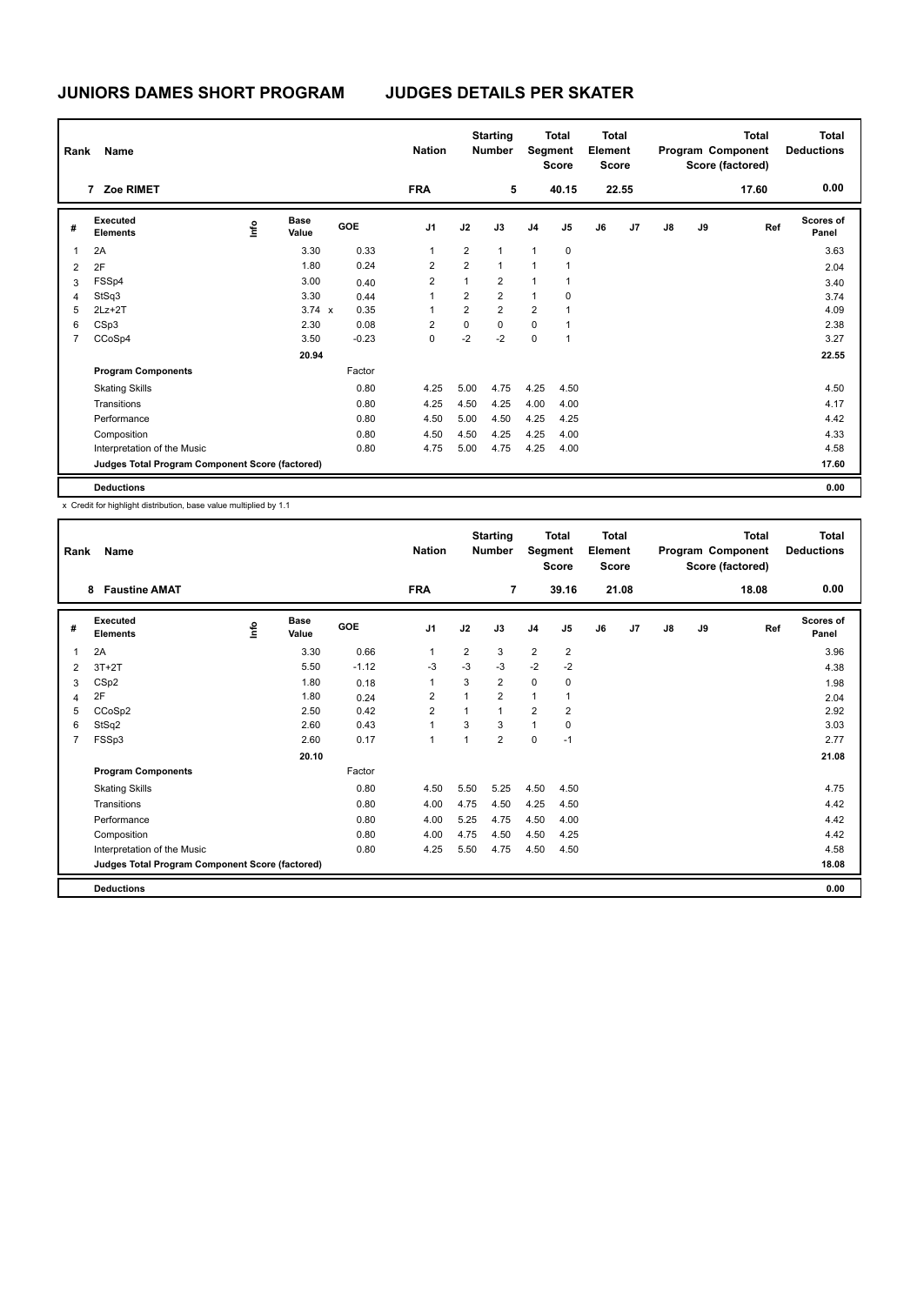| Rank           | Name                                            |         |                      |         | <b>Nation</b>  |              | <b>Starting</b><br><b>Number</b> |                | Total<br>Segment<br><b>Score</b> | Total<br>Element<br><b>Score</b> |       |    |    | <b>Total</b><br>Program Component<br>Score (factored) | <b>Total</b><br><b>Deductions</b> |
|----------------|-------------------------------------------------|---------|----------------------|---------|----------------|--------------|----------------------------------|----------------|----------------------------------|----------------------------------|-------|----|----|-------------------------------------------------------|-----------------------------------|
|                | Emma HIADLOVSKA<br>9                            |         |                      |         | <b>FRA</b>     |              | $\overline{2}$                   |                | 38.86                            |                                  | 20.72 |    |    | 18.14                                                 | 0.00                              |
| #              | Executed<br><b>Elements</b>                     | ۴ů      | <b>Base</b><br>Value | GOE     | J <sub>1</sub> | J2           | J3                               | J <sub>4</sub> | J <sub>5</sub>                   | J6                               | J7    | J8 | J9 | Ref                                                   | <b>Scores of</b><br>Panel         |
| 1              | 2A<                                             | $\prec$ | 2.64                 | $-0.97$ | $-5$           | $-3$         | $-5$                             | $-3$           | $-3$                             |                                  |       |    |    |                                                       | 1.67                              |
| 2              | $2Lz+2T$                                        |         | 3.40                 | 0.14    | 1              | $\mathbf{1}$ | $\mathbf{1}$                     | $\mathbf 0$    | 0                                |                                  |       |    |    |                                                       | 3.54                              |
| 3              | FSSp4                                           |         | 3.00                 | 0.20    | 2              | 1            | $\mathbf{1}$                     | $\mathbf 0$    | $-1$                             |                                  |       |    |    |                                                       | 3.20                              |
| 4              | 2F!                                             |         | $1.98 \times$        | $-0.06$ | 1              | $-1$         | 0                                | $-1$           | 0                                |                                  |       |    |    |                                                       | 1.92                              |
| 5              | CCoSp4                                          |         | 3.50                 | 0.35    | 1              | $\Omega$     | $\overline{2}$                   | $\mathbf{1}$   | 1                                |                                  |       |    |    |                                                       | 3.85                              |
| 6              | StSq3                                           |         | 3.30                 | 0.33    |                | $\mathbf{1}$ | $\overline{2}$                   | $\mathbf 0$    | 1                                |                                  |       |    |    |                                                       | 3.63                              |
| $\overline{7}$ | CSp3                                            |         | 2.30                 | 0.61    | 3              | 3            | 3                                | $\overline{1}$ | $\overline{2}$                   |                                  |       |    |    |                                                       | 2.91                              |
|                |                                                 |         | 20.12                |         |                |              |                                  |                |                                  |                                  |       |    |    |                                                       | 20.72                             |
|                | <b>Program Components</b>                       |         |                      | Factor  |                |              |                                  |                |                                  |                                  |       |    |    |                                                       |                                   |
|                | <b>Skating Skills</b>                           |         |                      | 0.80    | 4.75           | 4.50         | 4.75                             | 4.25           | 4.00                             |                                  |       |    |    |                                                       | 4.50                              |
|                | Transitions                                     |         |                      | 0.80    | 4.50           | 4.25         | 4.50                             | 4.25           | 4.25                             |                                  |       |    |    |                                                       | 4.33                              |
|                | Performance                                     |         |                      | 0.80    | 4.75           | 4.75         | 4.75                             | 4.25           | 4.50                             |                                  |       |    |    |                                                       | 4.67                              |
|                | Composition                                     |         |                      | 0.80    | 4.75           | 4.50         | 4.50                             | 4.50           | 4.50                             |                                  |       |    |    |                                                       | 4.50                              |
|                | Interpretation of the Music                     |         |                      | 0.80    | 5.00           | 4.75         | 4.75                             | 4.50           | 4.50                             |                                  |       |    |    |                                                       | 4.67                              |
|                | Judges Total Program Component Score (factored) |         |                      |         |                |              |                                  |                |                                  |                                  |       |    |    |                                                       | 18.14                             |
|                | <b>Deductions</b>                               |         |                      |         |                |              |                                  |                |                                  |                                  |       |    |    |                                                       | 0.00                              |

< Under-rotated jump x Credit for highlight distribution, base value multiplied by 1.1 ! Not clear edge

| Rank           | <b>Name</b>                                     |       |                      |            | <b>Nation</b>  |                | <b>Starting</b><br>Number |                | <b>Total</b><br>Segment<br><b>Score</b> | <b>Total</b><br>Element<br><b>Score</b> |       |               |    | <b>Total</b><br>Program Component<br>Score (factored) | <b>Total</b><br><b>Deductions</b> |
|----------------|-------------------------------------------------|-------|----------------------|------------|----------------|----------------|---------------------------|----------------|-----------------------------------------|-----------------------------------------|-------|---------------|----|-------------------------------------------------------|-----------------------------------|
|                | Marie Lou DOROZARIO<br>10                       |       |                      |            | <b>FRA</b>     |                | 3                         |                | 38.44                                   |                                         | 21.04 |               |    | 17.40                                                 | 0.00                              |
| #              | Executed<br><b>Elements</b>                     | ١m    | <b>Base</b><br>Value | <b>GOE</b> | J <sub>1</sub> | J2             | J3                        | J <sub>4</sub> | J <sub>5</sub>                          | J6                                      | J7    | $\mathsf{J}8$ | J9 | Ref                                                   | Scores of<br>Panel                |
| $\overline{1}$ | CCoSp4                                          |       | 3.50                 | 0.35       | 1              | $\overline{2}$ | $\mathbf{1}$              | $\mathbf{1}$   | $\mathbf 0$                             |                                         |       |               |    |                                                       | 3.85                              |
| 2              | $2Lo+2T$                                        |       | 3.00                 | 0.23       | 2              | $\overline{2}$ | $\mathbf{1}$              | 1              | $\overline{1}$                          |                                         |       |               |    |                                                       | 3.23                              |
| 3              | 2A<                                             | $\,<$ | 2.64                 | $-0.53$    | $-2$           | $-2$           | $-2$                      | $-2$           | $-2$                                    |                                         |       |               |    |                                                       | 2.11                              |
| $\overline{4}$ | StSq3                                           |       | 3.30                 | 0.55       | $\overline{2}$ | $\overline{2}$ | $\overline{2}$            | $\mathbf{1}$   | $\overline{1}$                          |                                         |       |               |    |                                                       | 3.85                              |
| 5              | LSp4                                            |       | 2.70                 | 0.54       | 3              | $\overline{2}$ | $\overline{2}$            | $\mathbf{1}$   | $\overline{2}$                          |                                         |       |               |    |                                                       | 3.24                              |
| 6              | 2F                                              |       | 1.98 x               | 0.18       | 1              | 2              | $\mathbf{1}$              | 0              | $\mathbf 1$                             |                                         |       |               |    |                                                       | 2.16                              |
| $\overline{7}$ | FSSp3                                           |       | 2.60                 | 0.00       | 0              | $\overline{1}$ | 0                         | 0              | 0                                       |                                         |       |               |    |                                                       | 2.60                              |
|                |                                                 |       | 19.72                |            |                |                |                           |                |                                         |                                         |       |               |    |                                                       | 21.04                             |
|                | <b>Program Components</b>                       |       |                      | Factor     |                |                |                           |                |                                         |                                         |       |               |    |                                                       |                                   |
|                | <b>Skating Skills</b>                           |       |                      | 0.80       | 4.25           | 5.00           | 4.50                      | 4.50           | 4.25                                    |                                         |       |               |    |                                                       | 4.42                              |
|                | Transitions                                     |       |                      | 0.80       | 4.00           | 5.00           | 4.25                      | 4.25           | 4.25                                    |                                         |       |               |    |                                                       | 4.25                              |
|                | Performance                                     |       |                      | 0.80       | 4.25           | 5.00           | 4.25                      | 4.50           | 4.00                                    |                                         |       |               |    |                                                       | 4.33                              |
|                | Composition                                     |       |                      | 0.80       | 4.00           | 5.00           | 4.00                      | 4.25           | 4.25                                    |                                         |       |               |    |                                                       | 4.17                              |
|                | Interpretation of the Music                     |       |                      | 0.80       | 4.75           | 5.00           | 4.50                      | 4.50           | 4.50                                    |                                         |       |               |    |                                                       | 4.58                              |
|                | Judges Total Program Component Score (factored) |       |                      |            |                |                |                           |                |                                         |                                         |       |               |    |                                                       | 17.40                             |
|                | <b>Deductions</b>                               |       |                      |            |                |                |                           |                |                                         |                                         |       |               |    |                                                       | 0.00                              |

< Under-rotated jump x Credit for highlight distribution, base value multiplied by 1.1